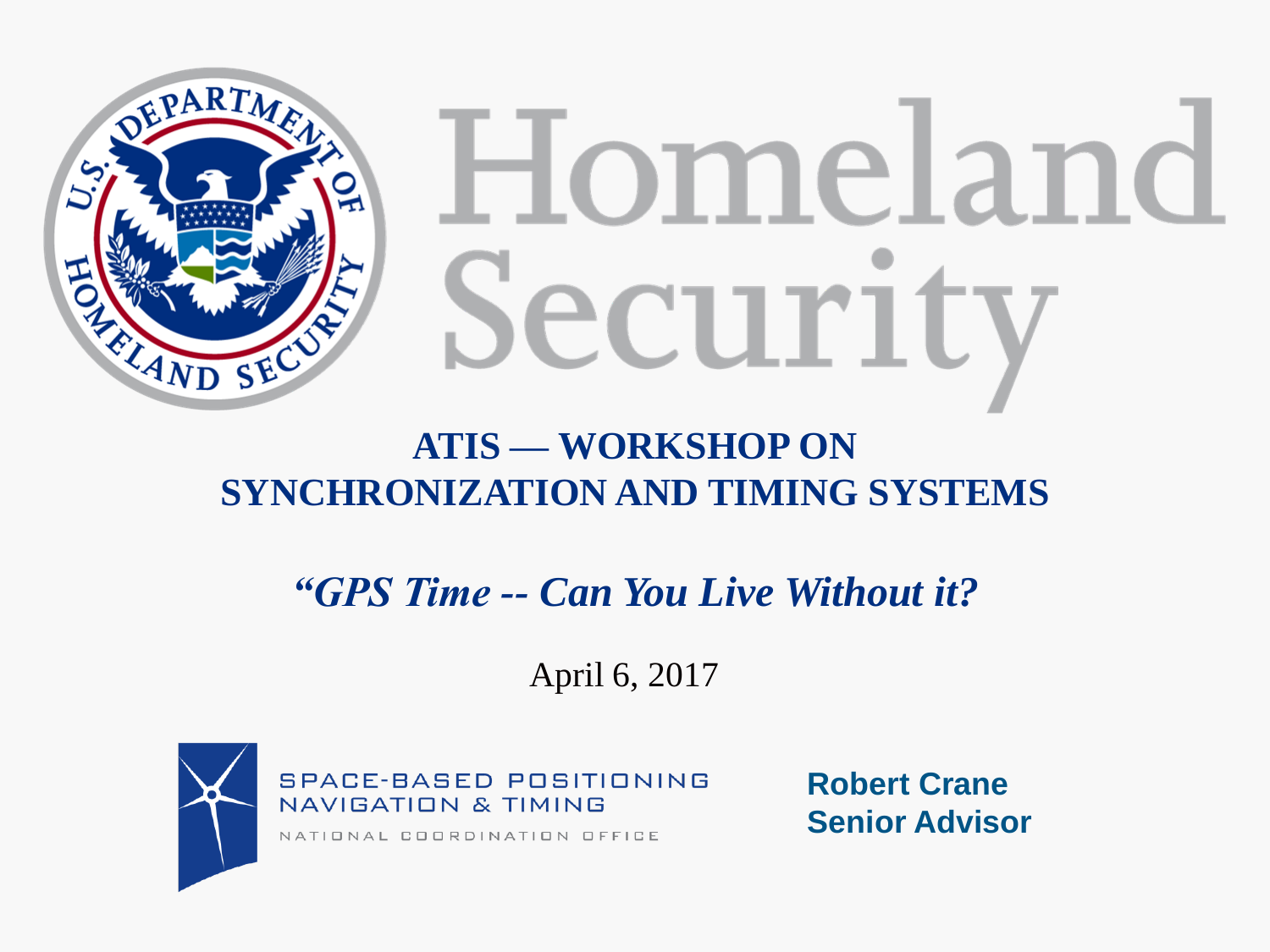### **Timing is Everything!**







#### Applications:

- **Aviation**
- **Agriculture**
- Search & Rescue
- **Mapping** Surveying & Mapping
	- Trucking & Shipping
	- Fishing & Boating
- Scientific
- <del>Dolerimic</del><br>■ Timing Stamps
	- Tracking
- Exploration
- **Navigation**<br> **Navigation** 
	- **Military**

















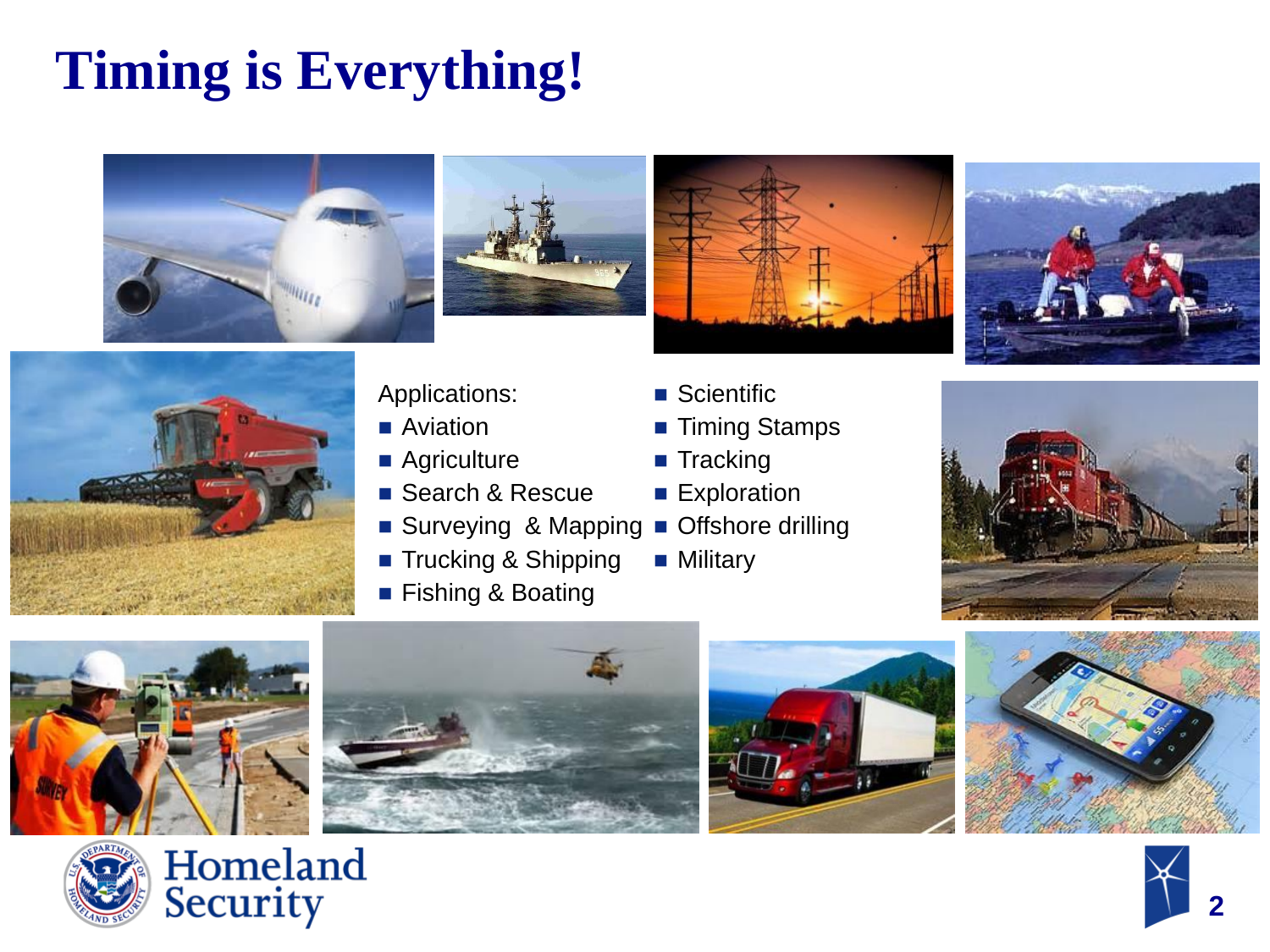### **GPS Overview**



#### **Civil Cooperation**

- 1+ Billion civil & commercial users worldwide
- Search and Rescue
- Civil Signals
	- L1 C/A (Original Signal)
	- L2C (2nd Civil Signal)
	- L5 (Aviation Safety of Life)
	- L1C (International)



#### **Spectrum**

- World Radio Conference
- International Telecommunication Union
- Bilateral Agreements
- Adiacent Band Compatibility



#### **Department of Transportation**

• Federal Aviation Administration

#### **Department of Homeland Security**

• U.S. Coast Guard



**37 Satellites / 31 Set Healthy**

#### **Baseline Constellation: 24 Satellites**

| <b>Satellite Block</b> | <b>Quantity</b> | <b>Average Age</b> | <b>Oldest</b> |
|------------------------|-----------------|--------------------|---------------|
| <b>GPS IIR</b>         | 12              | 15.1               | 19.6          |
| <b>GPS IIR-M</b>       |                 | 9.5                | 11.4          |
| <b>GPS IIF</b>         | 12              | 3.1                | 6.7           |
| <b>Constellation</b>   | 31              | 92                 | 19.6          |

#### **AS OF: 3 MAR 17**



#### **Department of Defense**

- Services (Army, Navy, AF, USMC)
- Agencies (NGA & DISA)
- U.S. Naval Observatory
- PNT EXCOMS
- GPS Partnership Council

#### **Maintenance/Security**

- All Level I and Level II
	- Worldwide Infrastructure
	- NATO Repair Facility
- Develop & Publish ICDs Semi-Annually
	- ICWG: Worldwide Involvement
- Update GPS.gov Webpage
- Load Operational Software on over 970,000 SAASM Receivers
- Distribute PRNs for the World
	- -- 120 for US and 90 for GNSS

#### **International Cooperation**

- 57 Authorized Allied Users – 25+ Years of Cooperation
- GNSS
	- Europe Galileo
	- China Beidou
	- Russia GLONASS
	- Japan QZSS
	- India IRNSS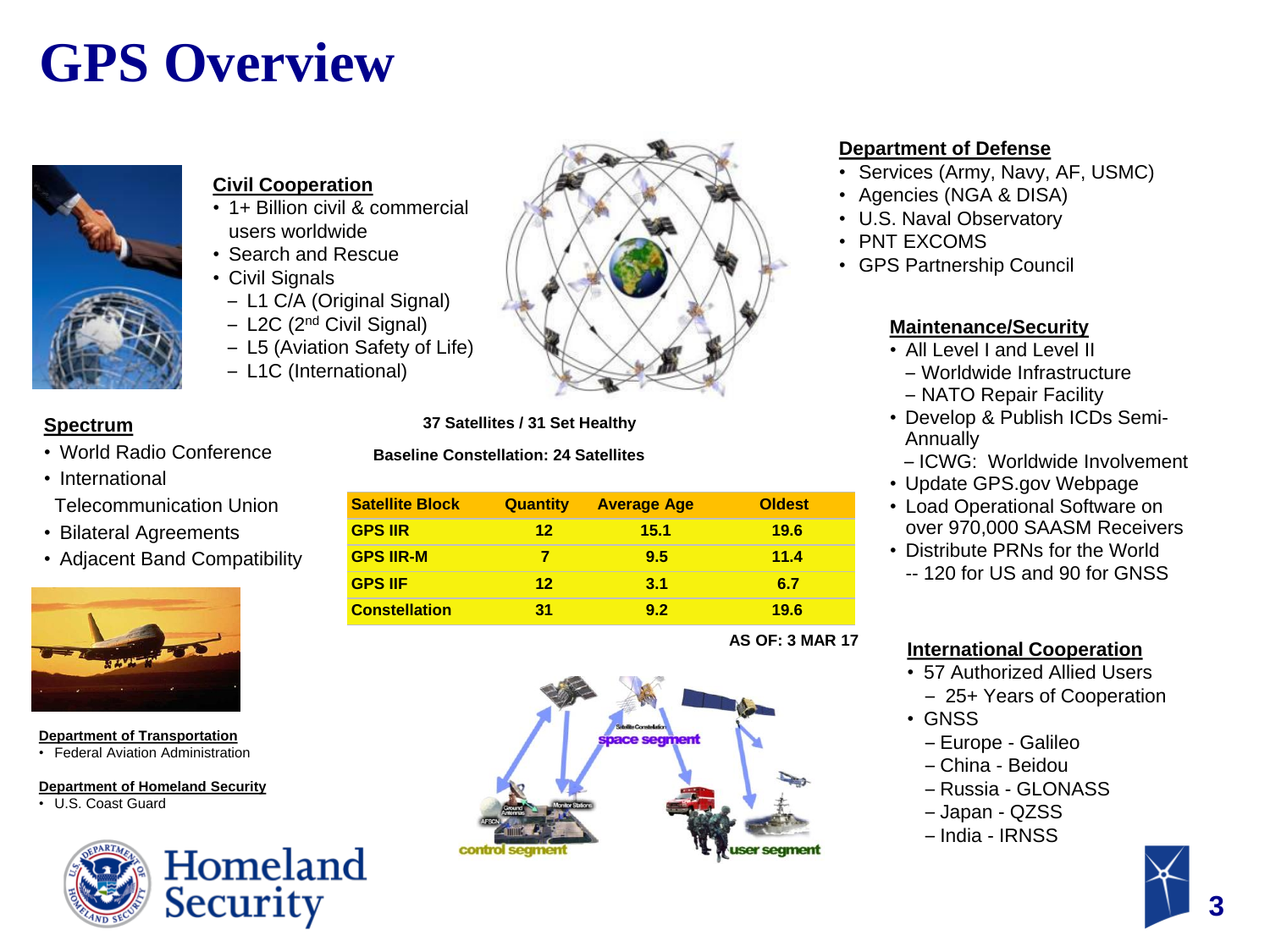### **The World Depends on Critical Infrastructure, GPS, and Timing**

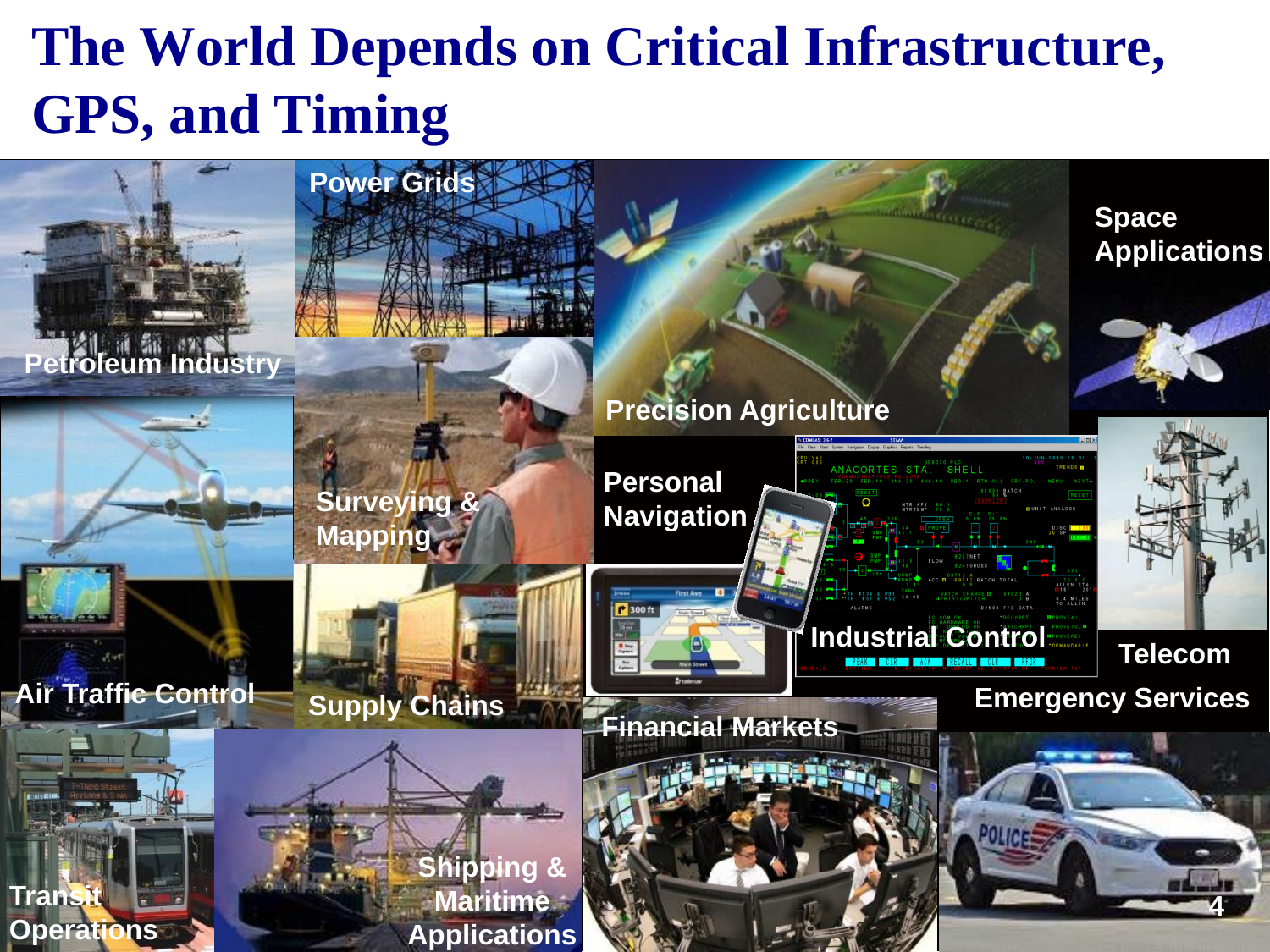### **Operationalizing Resilience**

- Foundations of Resilience
- Emerging Technologies and Resiliency
- Policy Matters
- Critical Infrastructure Resiliency & Sector Interdependencies
- Possible Overreliance on GPS
- Contingency Plans



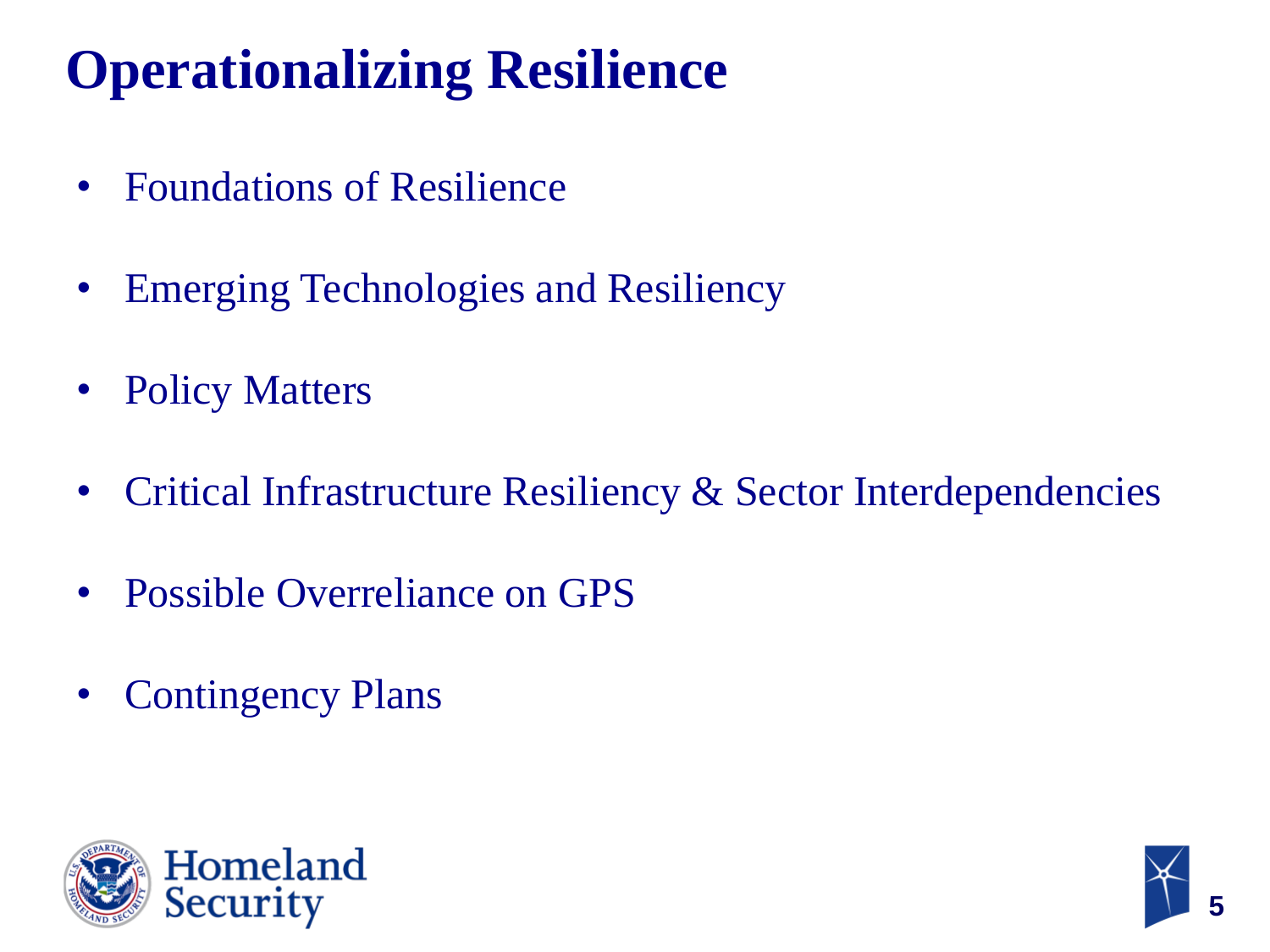### **What Should Resiliency Mean to the PNT Community?**

- Rapidly recover from any disruptions and restore the essential functions of the economy, society, and government, as quickly as possible.
- Therefore outages/disruptions are significantly mitigated by introduction and adoption of best practices and independent P/N/T sources such that a disruption is by and large a non-event.
- Back-up
- Best Practices: www.gps.gov links to  $-$

Development of Global Positioning System (GPS) Equipment Used by Critical Infrastructure (2017) https://ics-cert.uscert.gov/sites/default/files/documents/Improving\_the\_Operation\_and\_Development\_of\_Global\_Positioni ng\_System\_%28GPS%29\_Equipment\_Used\_by\_Critical\_Infrastructure\_S508C.pdf Best Practices for Improved Robustness of Time and Frequency Sources in Fixed Locations (2015) https://ics-cert.us-cert.gov/sites/default/files/documents/Best%20Practices%20- %20Time%20and%20Frequency%20Sources%20in%20Fixed%20Locations\_S508C.pdf



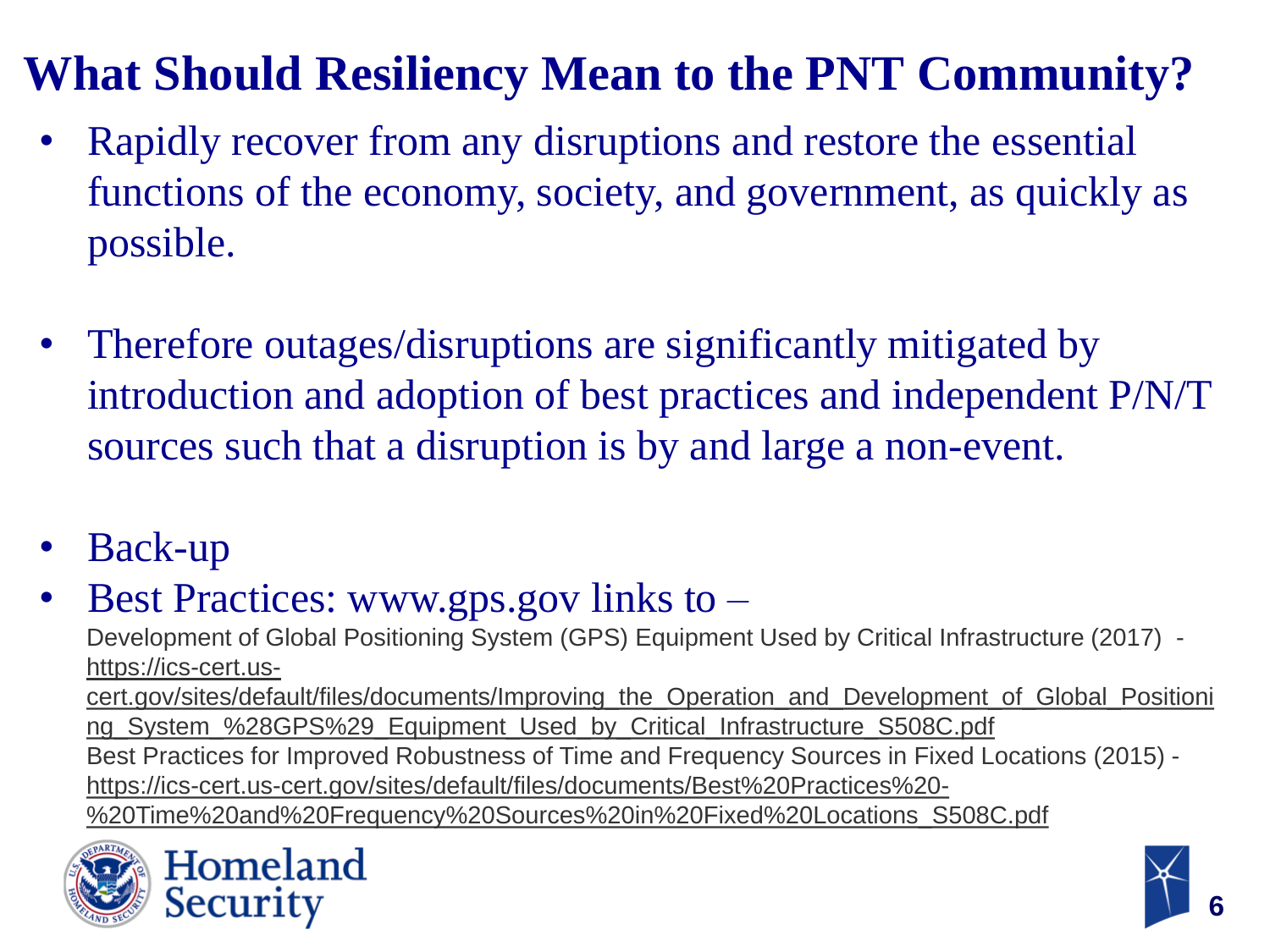### **Summary**

- Time and Frequency
- Modernize, with new security features, the U.S. GPS
- International Cooperation on Interoperability and Compatibility
- Continuously Improve Receivers Found in Critical Infrastructure
- Continuously Improve Timing-Dependent Systems and Networks
- Ensure PNT Definitions and Policies Remain Current and Useful
- Examine Complementary/Back-up Options
- Conclusion Can you live without GPS time?